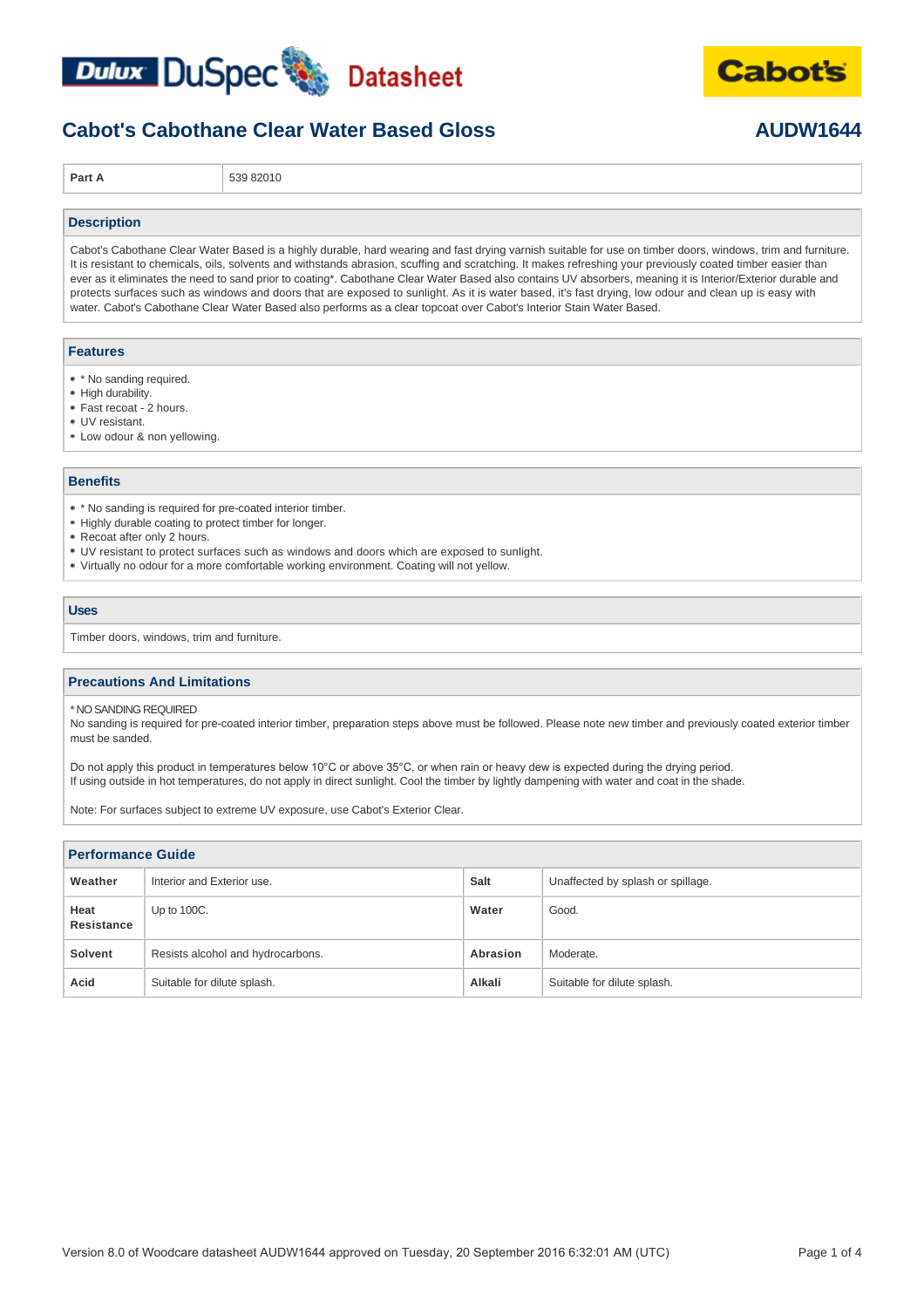## Dulux DuSpec Datasheet



| <b>Typical Properties</b>                           |                                                                                                                                                                                                                                           |         |                                                 |       |                                                                                                                                                                                                                                                                                                                                                                                                             |
|-----------------------------------------------------|-------------------------------------------------------------------------------------------------------------------------------------------------------------------------------------------------------------------------------------------|---------|-------------------------------------------------|-------|-------------------------------------------------------------------------------------------------------------------------------------------------------------------------------------------------------------------------------------------------------------------------------------------------------------------------------------------------------------------------------------------------------------|
| Gloss Level                                         | Gloss                                                                                                                                                                                                                                     |         | Colour                                          | Clear |                                                                                                                                                                                                                                                                                                                                                                                                             |
| <b>Components</b>                                   | $\mathbf{1}$                                                                                                                                                                                                                              |         | Number Of<br>Coats                              | 3     |                                                                                                                                                                                                                                                                                                                                                                                                             |
| V.O.C. Level                                        | $<$ 15g/L                                                                                                                                                                                                                                 |         | <b>Meets GBCA</b><br><b>VOC</b><br>Requirement? | Yes.  | Total Volatile Organic Content (TVOC) values are<br>calculated in accordance to the stated methodology within<br>Green Star Technical Manuals. The TVOC content is<br>theoretically calculated as the sum total of the known VOC<br>values of the product's raw material components. These<br>materials include the base paint plus additional low VOC<br>tinter required for non-factory packaged colours. |
| <b>Touch Dry</b>                                    | 30 minutes                                                                                                                                                                                                                                |         |                                                 |       |                                                                                                                                                                                                                                                                                                                                                                                                             |
| Clean Up                                            | Water                                                                                                                                                                                                                                     |         |                                                 |       |                                                                                                                                                                                                                                                                                                                                                                                                             |
| <b>Application</b><br>Method                        | ٣I<br>Air Spray<br><b>Brush</b>                                                                                                                                                                                                           |         |                                                 |       |                                                                                                                                                                                                                                                                                                                                                                                                             |
| Application<br><b>Conditions</b>                    | <b>Solids By Volume</b>                                                                                                                                                                                                                   | 27      |                                                 |       |                                                                                                                                                                                                                                                                                                                                                                                                             |
|                                                     |                                                                                                                                                                                                                                           | Min     |                                                 | Max   | Recommended                                                                                                                                                                                                                                                                                                                                                                                                 |
|                                                     | Wet Film Per Coat (microns)                                                                                                                                                                                                               |         |                                                 |       | 63                                                                                                                                                                                                                                                                                                                                                                                                          |
|                                                     | Dry Film Per Coat (microns)                                                                                                                                                                                                               |         |                                                 |       | 17                                                                                                                                                                                                                                                                                                                                                                                                          |
|                                                     | <b>Recoat Time (min)</b>                                                                                                                                                                                                                  | 2 hours |                                                 |       |                                                                                                                                                                                                                                                                                                                                                                                                             |
|                                                     | Theoretical Spread Rate (m <sup>2</sup> /L)                                                                                                                                                                                               |         |                                                 |       | 16                                                                                                                                                                                                                                                                                                                                                                                                          |
| <b>Typical</b><br><b>Properties</b><br><b>Notes</b> | SPREADING RATE<br>Approximately 16 square metres per litre depending on the porosity and condition of the timber.<br>DRYING AND RECOAT TIME<br>All timings quoted at 25C and 50% humidity. Cooler or humid conditions may require longer. |         |                                                 |       |                                                                                                                                                                                                                                                                                                                                                                                                             |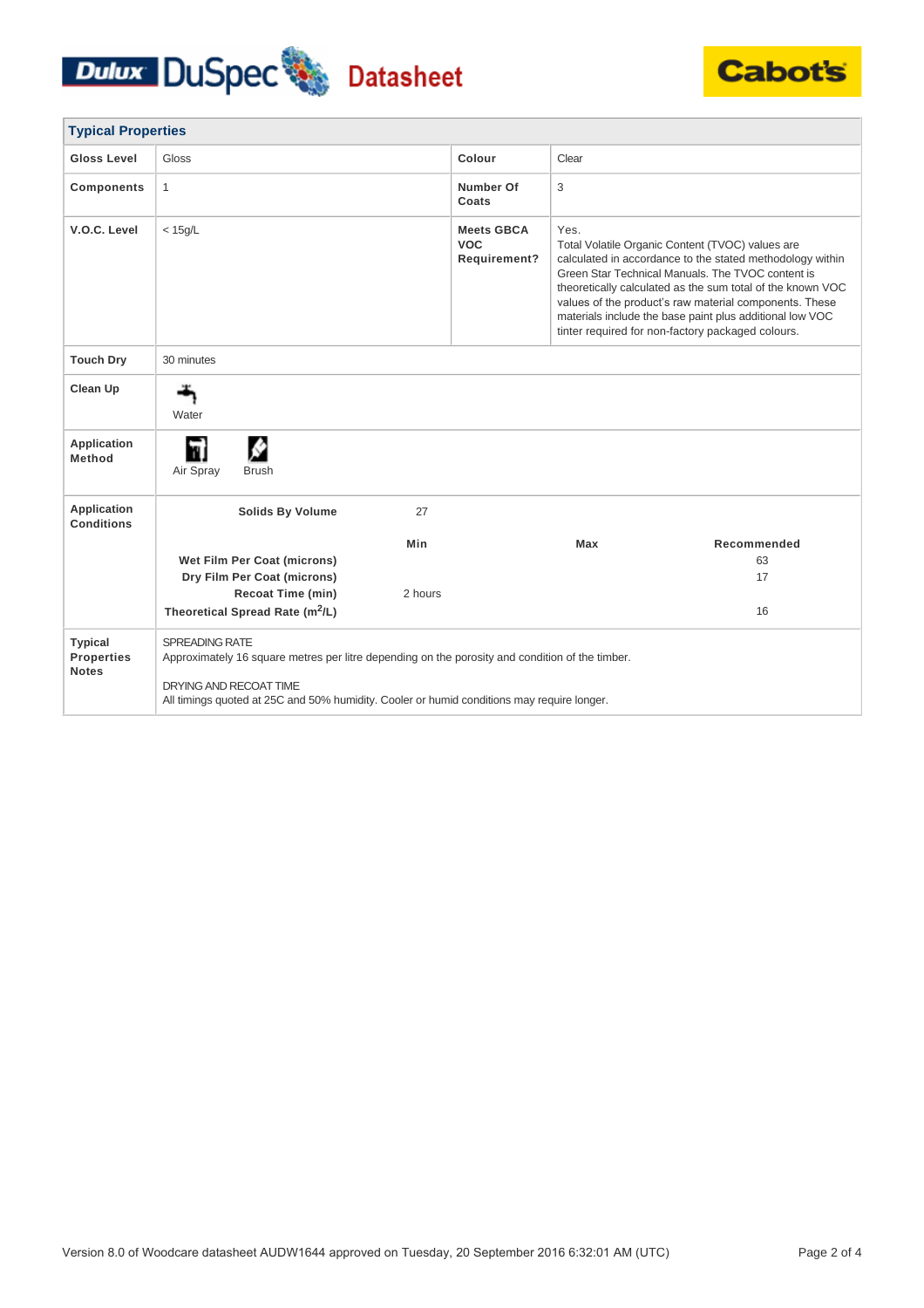# **Dulux DuSpec** Datasheet



| <b>Application Guide</b>                            |                                                                                                                                                                                                                                                                                                                                                                                                                                             |  |
|-----------------------------------------------------|---------------------------------------------------------------------------------------------------------------------------------------------------------------------------------------------------------------------------------------------------------------------------------------------------------------------------------------------------------------------------------------------------------------------------------------------|--|
| <b>Surface</b><br>Preparation                       | * * NO SANDING REQUIRED<br>No sanding is required for pre-coated interior timber, preparation steps below must be followed. Please note new timber and previously<br>coated exterior timber must be sanded.                                                                                                                                                                                                                                 |  |
|                                                     | Note: Fill nail holes, cracks and other defects with Cabot's Wood Tone Putty after applying the first coat of this product for accurate colour<br>matching.                                                                                                                                                                                                                                                                                 |  |
|                                                     | Remove stains, dirt, wax, grease and oil with mineral turpentine. Remove any polish with a suitable polish remover.                                                                                                                                                                                                                                                                                                                         |  |
|                                                     | <b>Note</b><br>Previously coated interior timber with highly visible scratches, imperfections or surfaces that are severely worn must be sanded prior to<br>coating.                                                                                                                                                                                                                                                                        |  |
|                                                     | <b>BARE INTERIOR TIMBER</b><br>Sand the surface smooth using 180 - 240 grit sandpaper. Sand only in the direction of the grain. Remove all traces of sanding dust.                                                                                                                                                                                                                                                                          |  |
|                                                     | <b>BARE EXTERIOR TIMBER</b><br>Allow timber to weather for 4 - 6 weeks. For exterior surfaces only, clean with Cabot's Deck Clean following label instructions.                                                                                                                                                                                                                                                                             |  |
|                                                     | PREVIOUSLY COATED INTERIOR TIMBER<br>Thoroughly clean the surface with Cabot's Floor Clean and allow to dry.<br>Apply one coat to a small test area. Allow to dry for 3 hours. Press sticky tape firmly to the surface and pull off quickly. If the coating<br>comes off, sand back further to a sound surface.                                                                                                                             |  |
|                                                     | PREVIOUSLY COATED EXTERIOR TIMBER<br>For best results, remove back to bare timber using a paint stripper, or sanding. For exterior surfaces only, clean with Cabot's Deck Clean<br>following label instructions.                                                                                                                                                                                                                            |  |
| Application<br>Procedure<br>And<br><b>Equipment</b> | • Note: Do not shake can<br>Stir thoroughly with a broad flat paddle before and during use.<br>Apply with a good quality brush or spray gun. If spraying, back brushing is recommended. If brushing, always brush in the direction of the<br>grain.<br>Allow to dry for a minimum of 2 hours. For best results, lightly sand to remove any grain raise using 240 grit paper. Remove all sanding<br>dust.<br>Apply 2nd & 3rd coats as above. |  |
|                                                     | STAINING BARE INTERIOR TIMBER<br>If timber is to be stained, apply one coat of Cabot's Interior Stain Water Based or Stain & Varnish Water Based following label instructions.<br>For Cabot's Interior Stain Water Based only: Allow stain to dry for 2 hours and apply 3 coats of Cabothane Clear following application<br>procedure above.                                                                                                |  |
|                                                     | Note - To stain previously coated timber, sand back to bare timber before staining.                                                                                                                                                                                                                                                                                                                                                         |  |
|                                                     | <b>HINTS</b><br>Cabot's Cabothane Clear is not suitable for:<br>previously wax coated finishes<br>walk-on areas<br>extreme UV exposure<br>broad wall application                                                                                                                                                                                                                                                                            |  |
|                                                     | For surfaces subject to extreme UV exposure, use Cabot's Exterior Clear.                                                                                                                                                                                                                                                                                                                                                                    |  |